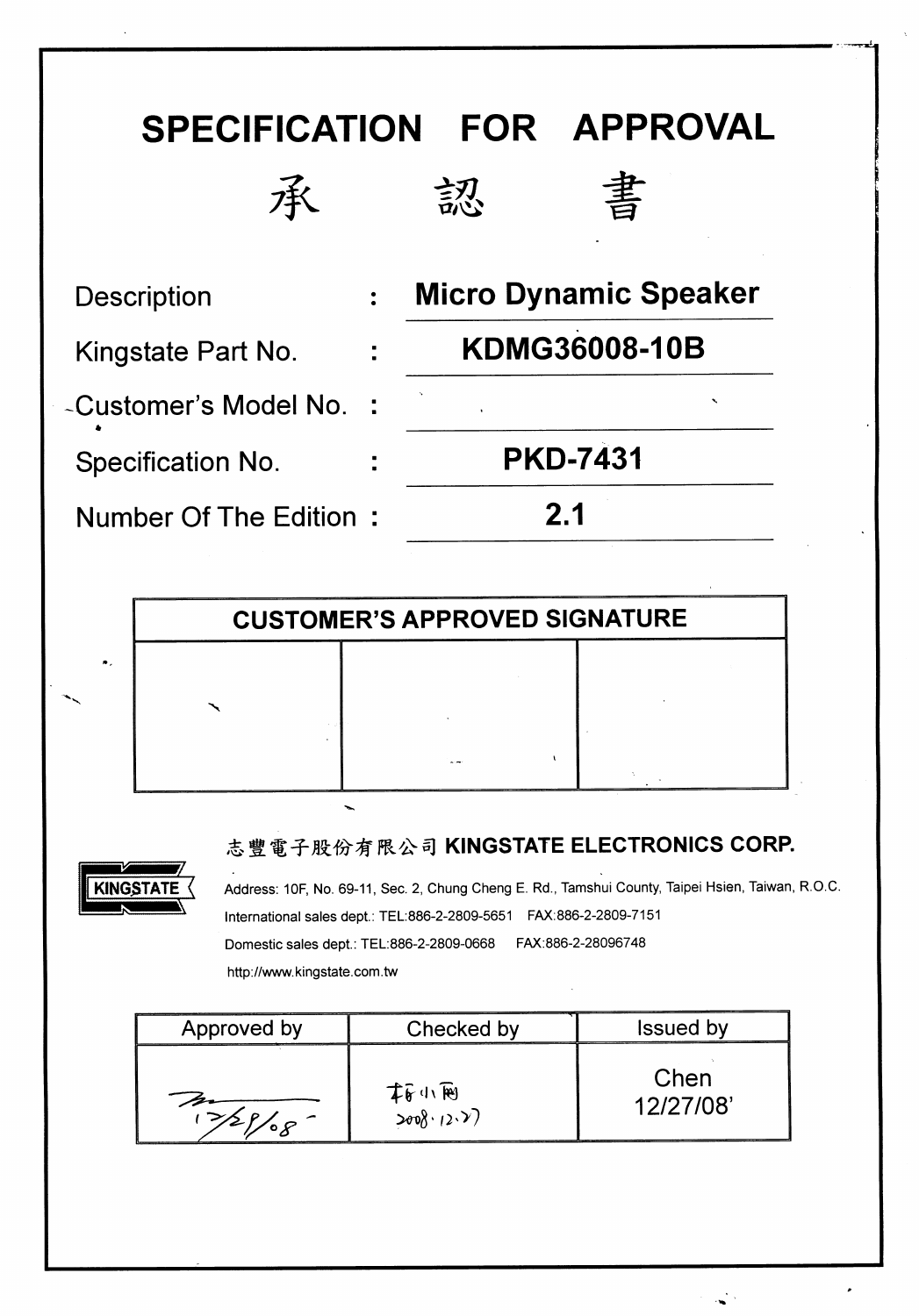# **A. SCOPE** 範疇

 This specification applies speaker, **KDMG36008-10B**  此規格書適用於喇叭, **KDMG36008-10B** 

#### **B. SPECIFICATION** 規格

| No.            | <b>Item</b>                                           | <b>Symbol</b> | Unit                 | <b>Specification</b>                                | <b>Condition</b>                                                                            |
|----------------|-------------------------------------------------------|---------------|----------------------|-----------------------------------------------------|---------------------------------------------------------------------------------------------|
| 1              | Dimension<br>尺寸                                       |               | mm                   | $\varphi$ 36.0 x 4.8                                |                                                                                             |
| $\overline{2}$ | <b>Power Rating</b><br>功率                             |               | W                    | Rated. 1.0/ MAX. 1.5                                | Maximum Power:IEC-60268-5<br>Filter 60s On/120s Off<br>10 Cycles (Room TEMP.)               |
| 3              | Impedance<br>阻抗                                       | $\Omega$      | ohm                  | $8 + 15%$                                           | At 1.5KHz 1.0V                                                                              |
| 4              | Resonance Frequency<br>低音諧振                           | Fo            | Hz                   | $570 \pm 20\%$                                      | At 1.0V                                                                                     |
| 5              | Output S.P.L.<br>音壓位準                                 |               | dВ                   | $104 \pm 3dB(1w/10cm)$<br>$88 \pm 3$ dB $(1w/0.5m)$ | At 800Hz, 1K, 1.2K, 1.5KHz<br>(Average figures)                                             |
| 6              | <b>Frequency Range</b><br>有效頻寬                        |               | Hz                   | $Fo-5K$                                             | Output S.P.L. ±10dB                                                                         |
| $\overline{7}$ | <b>Distortion</b><br>失真                               |               | $\frac{0}{0}$        | 5% Max.                                             | At 1.0KHz, 1.0W                                                                             |
| 8              | <b>Voice Coil</b><br>音圈                               |               | mm                   |                                                     |                                                                                             |
| 9              | Magnet<br>磁石                                          |               | mm                   | $\varphi$ 12.5 x 1.5                                |                                                                                             |
| 10             | <b>Flux Density</b><br>磁通密度                           |               | Gauss                |                                                     |                                                                                             |
| 11             | Operating temp.<br>操作溫度                               |               | $\mathrm{C}^{\circ}$ | $-40 - +55$                                         |                                                                                             |
| 12             | <b>Buzzer &amp; Rattle</b><br>異常音                     |               |                      |                                                     | Not be audible at 2.83V sine<br>wave between Fo ~ 5KHz<br>輸入 2.83V 正弦波從 Fo 到<br>5KHz 之間無異常音 |
| 13             | Weight<br>重量                                          |               | g                    | 8.0                                                 |                                                                                             |
| 14             | Material<br>材質                                        |               |                      | Metal                                               |                                                                                             |
| 15             | Polarity                                              |               |                      |                                                     | Diaphragm shall move Forward when Apply a Positive DC.                                      |
|                |                                                       |               |                      | Current to the "+" or "Marked" Terminal.            |                                                                                             |
| 16             | Environmental<br><b>Protection Regulation</b><br>環保法規 |               |                      | <b>RoHS</b>                                         |                                                                                             |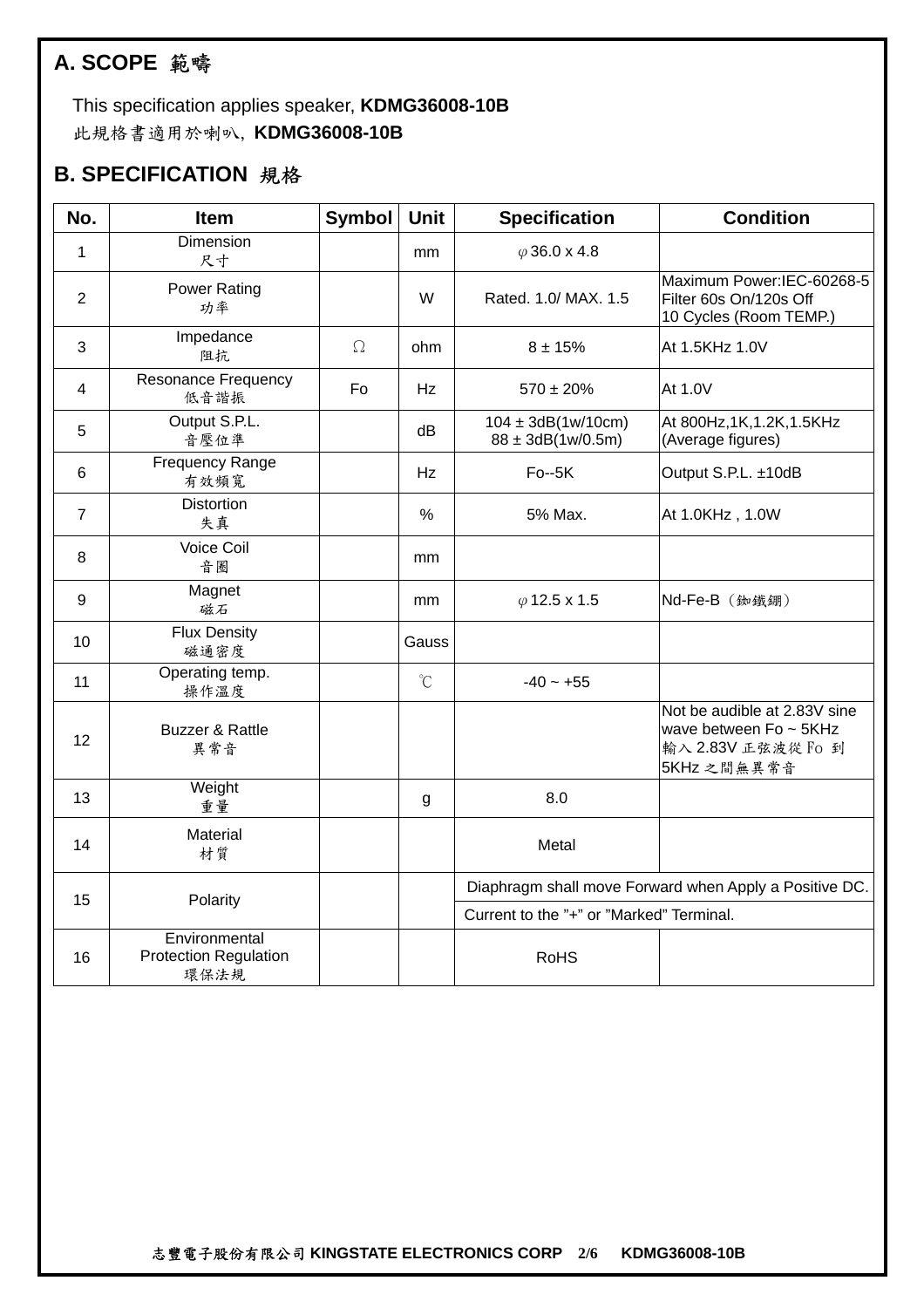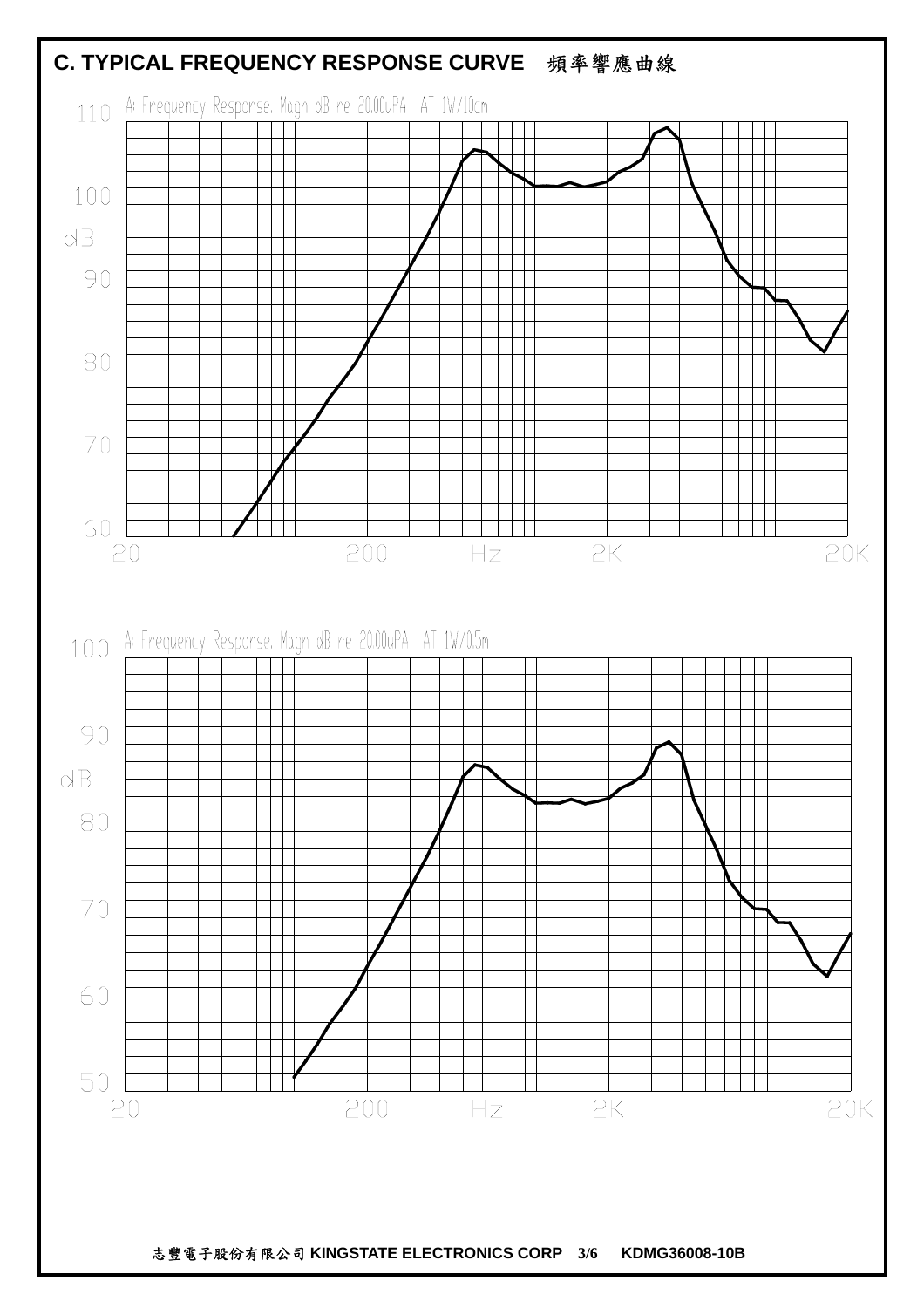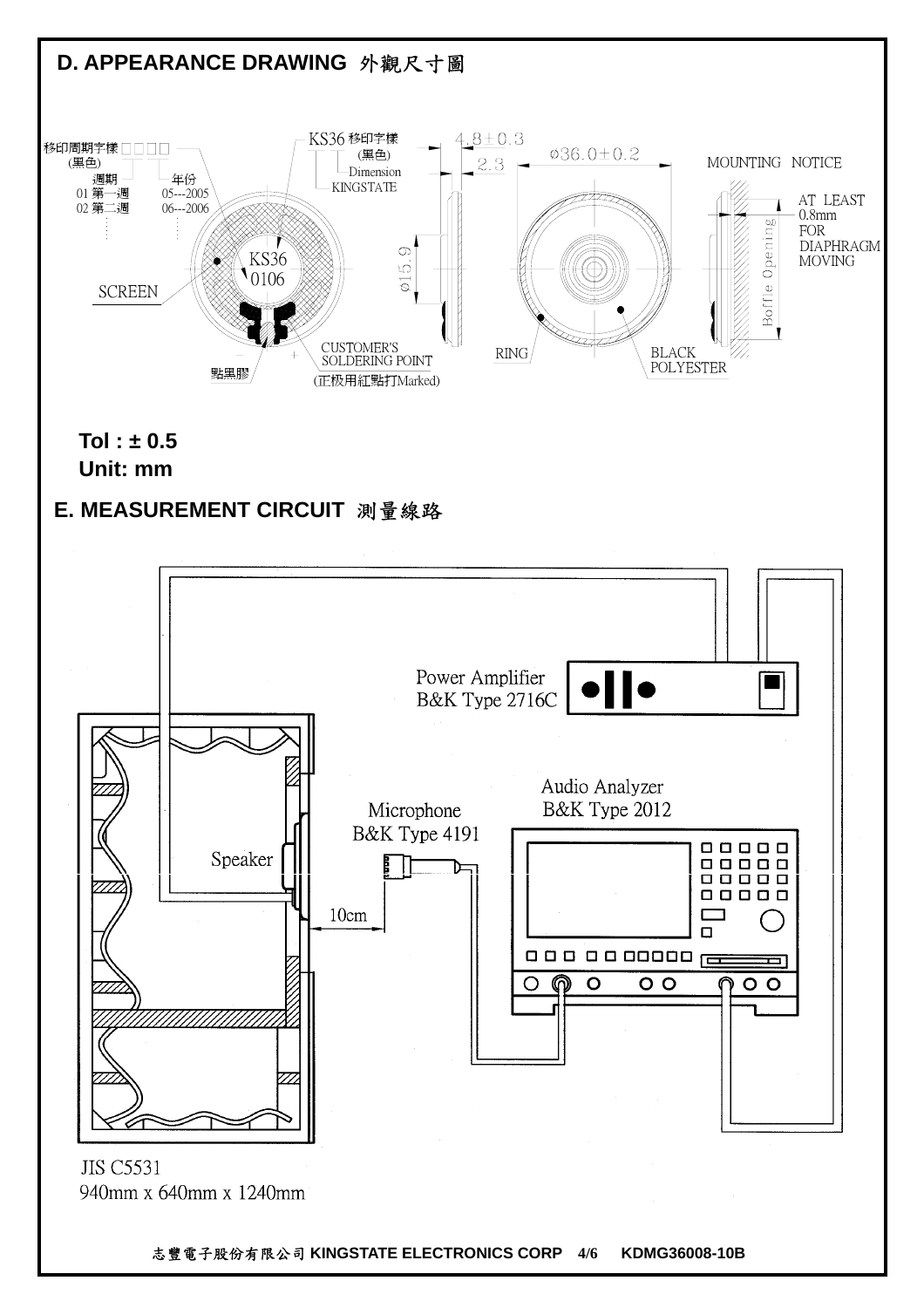# **F. MECHANICAL CHARACTERISTICS** 機械特性

| No.            | <b>Item</b>                                  | <b>Test condition</b>                                                                                                                                                                                                                                                                                | <b>Evaluation standard</b>                                                                                                             |
|----------------|----------------------------------------------|------------------------------------------------------------------------------------------------------------------------------------------------------------------------------------------------------------------------------------------------------------------------------------------------------|----------------------------------------------------------------------------------------------------------------------------------------|
|                | <b>PCB Wire Pull</b><br>Strength<br>PCB 線材拉力 | The pull force shall be applied to double lead wire:<br>Horizontal 3.0N(0.306kg) for 30 seconds.<br>雙線材水平方向施以 3.0N(0.306kg)的力量, 30秒.                                                                                                                                                                 | No damage and cutting off<br>不鬆動, 不脫落.                                                                                                 |
| $\overline{2}$ | <b>Vibration Test</b><br>振動測試                | Speaker shall be measured after being applied vibration of No obstacle to be harmful<br>amplitude of 1.5mm with 10 to 55Hz band of vibration to normal operation;<br>frequency to each of 3 perpendicular directions for 2 hours.<br> 振動週波數 10~55Hz、全振幅 1.5mm 於 X.Y.Z 3 個方向, 各 2 distortions.<br>小時. | damages, cracks, rusts and<br>Should not be audible at<br>2.83V sine wave between<br>測試後無任何障礙防礙正常<br>操作.且在輸入2.83V正弦波<br>從Fo到5KHz之間無異常音 |
| 3              | Drop Test<br>落下測試                            | Drop the speakers contained in normal box onto the board $F_0 \sim 5KHz$<br>40mm thick 10 times from the height of 75cm.<br>將揚聲器置於盒中, 自 75 公分高度落在 40mm 木板上共 10 次.                                                                                                                                    |                                                                                                                                        |

### **G. ENVIRONMENTAL TEST** 環境試驗

| No.            | <b>Item</b>                | <b>Test conditions</b>                                                                                                                                                                                                                      | <b>Evaluation standard</b>                                                                                                                                                                                                                                                        |
|----------------|----------------------------|---------------------------------------------------------------------------------------------------------------------------------------------------------------------------------------------------------------------------------------------|-----------------------------------------------------------------------------------------------------------------------------------------------------------------------------------------------------------------------------------------------------------------------------------|
|                | High temp. Test<br>高溫測試    | After being placed in a chamber at $+55^{\circ}$ for 96 hours<br>置於+55℃環境中 96 小時                                                                                                                                                            |                                                                                                                                                                                                                                                                                   |
| $\overline{2}$ | Low temp. Test<br>低溫測試     | After being placed in a chamber at $-40^{\circ}$ for 96 hours.<br>置於-40℃環境中 96 小時                                                                                                                                                           | Being placed for 6 hours at<br>+25 $\degree$ C, speaker shall be<br>measured. No obstacle to<br>be harmful to normal<br>operation; damages,                                                                                                                                       |
| 3              | Humidity test<br>相對濕度測試    | After being placed in a chamber at $+40^{\circ}$ C and 90 $\pm$ 5% RH<br>relative humidity for 96 hours.<br>置於+40℃, 相對濕度 90±5%環境中 96 小時                                                                                                     |                                                                                                                                                                                                                                                                                   |
| 4              | Temp. cycle test<br>溫度循環測試 | The part shall be subjected to 5 cycles. One cycle shall be cracks, rusts, etc.<br>consist of:<br>單體承受溫度循環測試5次,其循環內容如圖示:<br>+55 $\degree$ C<br>$+25^{\circ}$ C<br>$-40^{\circ}$ C<br>0.5<br>0.5<br>2hrs.<br>2hrs<br>1hr<br>hr<br>hr<br>6hrs | Should not be audible at<br>2.83V sine wave between<br>Fo ~ 5KHz. Fo should<br>meet initial one. S.P.L.<br>deviation of unit should be<br>lwithin ±3dB.<br>經測試後,靜置於+25℃<br>(室溫)環境中6小時後,測<br>試後無任何障礙防礙正常操<br>作.且在輸入2.83V正弦波從<br>Fo 到 5KHz 之間無異常音.<br>Fo 與原規格值相同,輸出音<br>壓變化量在±3dB內. |

# **H. Recommended Temperature Profile For Hand Soldering** 建議手焊溫度

| <b>Hand Soldering</b>          |  |  |  |  |
|--------------------------------|--|--|--|--|
| 370 $\pm$ 10°C / 3 $\pm$ 1 Sec |  |  |  |  |